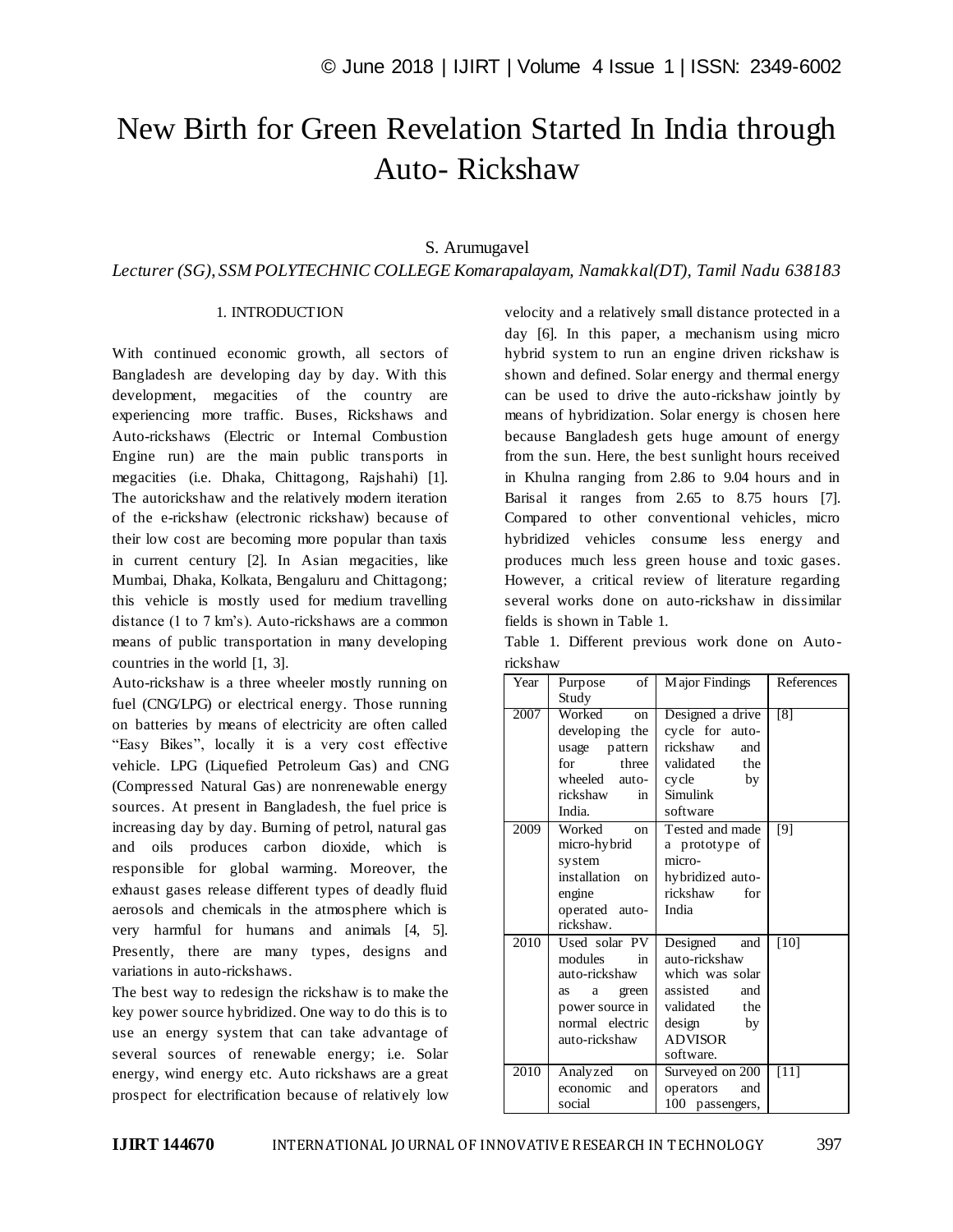|      | parameters<br>of<br>threewheeler<br>taxi service. | it analyzed the<br>positive<br>and<br>negative aspects<br>of these vehicles |                   |
|------|---------------------------------------------------|-----------------------------------------------------------------------------|-------------------|
|      |                                                   |                                                                             |                   |
| 2012 | Worked<br>on                                      | Found<br>a                                                                  | $[12]$            |
|      | time-dependent                                    | compact vehicle                                                             |                   |
|      | plug in hybrid                                    | with 10.4 KW                                                                |                   |
|      | electric vehicle.                                 | useable batteries                                                           |                   |
|      |                                                   |                                                                             |                   |
|      |                                                   | travels 62.5% to                                                            |                   |
|      |                                                   | 75.7% on battery                                                            |                   |
|      |                                                   | electricity,                                                                |                   |
|      |                                                   | depending<br>on                                                             |                   |
|      |                                                   | charging                                                                    |                   |
|      |                                                   | scenario.                                                                   |                   |
|      |                                                   |                                                                             |                   |
| 2012 | Worked on the                                     | Examined<br>the                                                             | $[13]$            |
|      | of<br>role<br>auto-                               | role<br>auto-                                                               |                   |
|      | rickshaw<br>on                                    | rickshaw<br>can                                                             |                   |
|      | sustainable                                       | in<br>play                                                                  |                   |
|      | urban transport                                   | sustainable                                                                 |                   |
|      |                                                   |                                                                             |                   |
|      | sector.                                           | urban transport                                                             |                   |
|      |                                                   | sector of India                                                             |                   |
|      |                                                   | and found a very                                                            |                   |
|      |                                                   | positive result                                                             |                   |
| 2014 | Worked<br>on                                      | They used plug-                                                             | $\overline{[14]}$ |
|      | Hybrid energy                                     | hybrid<br>in                                                                |                   |
|      | assisted<br>auto-                                 | technology                                                                  |                   |
|      | rickshaw<br>three                                 | along with<br><b>PV</b>                                                     |                   |
|      |                                                   |                                                                             |                   |
|      | wheeler.                                          | panel<br>and                                                                |                   |
|      |                                                   | validated<br>the                                                            |                   |
|      |                                                   | design<br>by                                                                |                   |
|      |                                                   | <b>ADVISOR</b>                                                              |                   |
|      |                                                   | software                                                                    |                   |
| 2016 | Worked on the                                     | They<br>used                                                                | $[15]$            |
|      | emission                                          | Indian<br>driving                                                           |                   |
|      | factors of auto-                                  | cycle<br>and                                                                |                   |
|      | rickshaws                                         | modified Indian                                                             |                   |
|      |                                                   |                                                                             |                   |
|      | using<br>real                                     | driving cycle for                                                           |                   |
|      | driving<br>world                                  | predicting<br>the                                                           |                   |
|      | cycle.                                            | emissions.<br>In                                                            |                   |
|      |                                                   | this study real-                                                            |                   |
|      |                                                   | world DCs were                                                              |                   |
|      |                                                   | developed<br>for                                                            |                   |
|      |                                                   | motor cycles and                                                            |                   |
|      |                                                   | auto-rickshaw.                                                              |                   |
| 2017 | Worked                                            | M ade                                                                       |                   |
|      | on                                                | a                                                                           | $[16]$            |
|      | solar<br>assisted                                 | prototype of a                                                              |                   |
|      | tri-wheeler                                       | solar driven tri-                                                           |                   |
|      | rickshaw                                          | cycle and tested                                                            |                   |
|      |                                                   | its feasibility                                                             |                   |
| 2017 | Proposed<br>a                                     | M athematically                                                             | [6]               |
|      | solar<br>based                                    | analyzed<br>the                                                             |                   |
|      | micro-                                            | vehicle<br>by                                                               |                   |
|      | hybridized                                        | PV<br>adding<br>a                                                           |                   |
|      | autorickshaw.                                     | panel<br>with                                                               |                   |
|      |                                                   |                                                                             |                   |
|      |                                                   | microhy brid                                                                |                   |
|      |                                                   | technology<br>and                                                           |                   |
|      |                                                   | did a feasibility                                                           |                   |
|      |                                                   | analysis<br>for                                                             |                   |
|      |                                                   | Bangladesh                                                                  |                   |

From Table 1, most of the works on auto-rickshaw comments about petroleum burning or renewable

source driven vehicle. This research was directed from T. Hofman *et al.* 2009; which was focused on hybridization of engine operated auto-rickshaws for India, but this research didn"t mention any renewable source of input energy.

## 1.1. Power Train of the Vehicle

In this proposed vehicle, electrical and thermal energy sources are combined along with micro hybrid system. As energy sources ICE and Batteries are being used. These two power sources are hybridized. The battery is charged my means of national grid and solar energy. There are several hybridization methods available like Series, parallel, seriesparallel and complex; parallel hybridization is implemented here. The basic difference between a hybrid and a conventional vehicle is the braking system. Hybrid vehicles use regenerative braking system; an energy recovery module which slows down the vehicle by transforming its kinetic energy into a form and is used immediately to other

works or stored for further use. Hybrid vehicles are less fuel consuming [17]. Fig. (1) shows the schematic diagram of the vehicle power train.



Fig. (1). Schematic diagram of the vehicle power train.

The fuel saving potential might be increased by recuperating brake energy and re-using this energy, EEBR denotes the recuperating brake energy (for electric driving). This electric energy is used for driving (EM). Fig. (1) shows the vehicle power drive. This recuperating/regenerating brake energy is calculated over the drive cycle in  $t_f$  time;

$$
E_{BER} = -\int_0^{t_f} f_{br} \cdot \min(0, P_v(t)) \cdot \eta_t, \eta_{em}, \eta_b \cdot dt \tag{1}
$$

In the above equation (1), *fbr* denotes brake friction (regenerative). The subscripts denotes namely the transmission, electric motor and battery efficiency which is respectively assumed 98%, 85% and 80% average constant. The engine assumed here is "shut off kind" and has no drag losses due to electric driving and braking.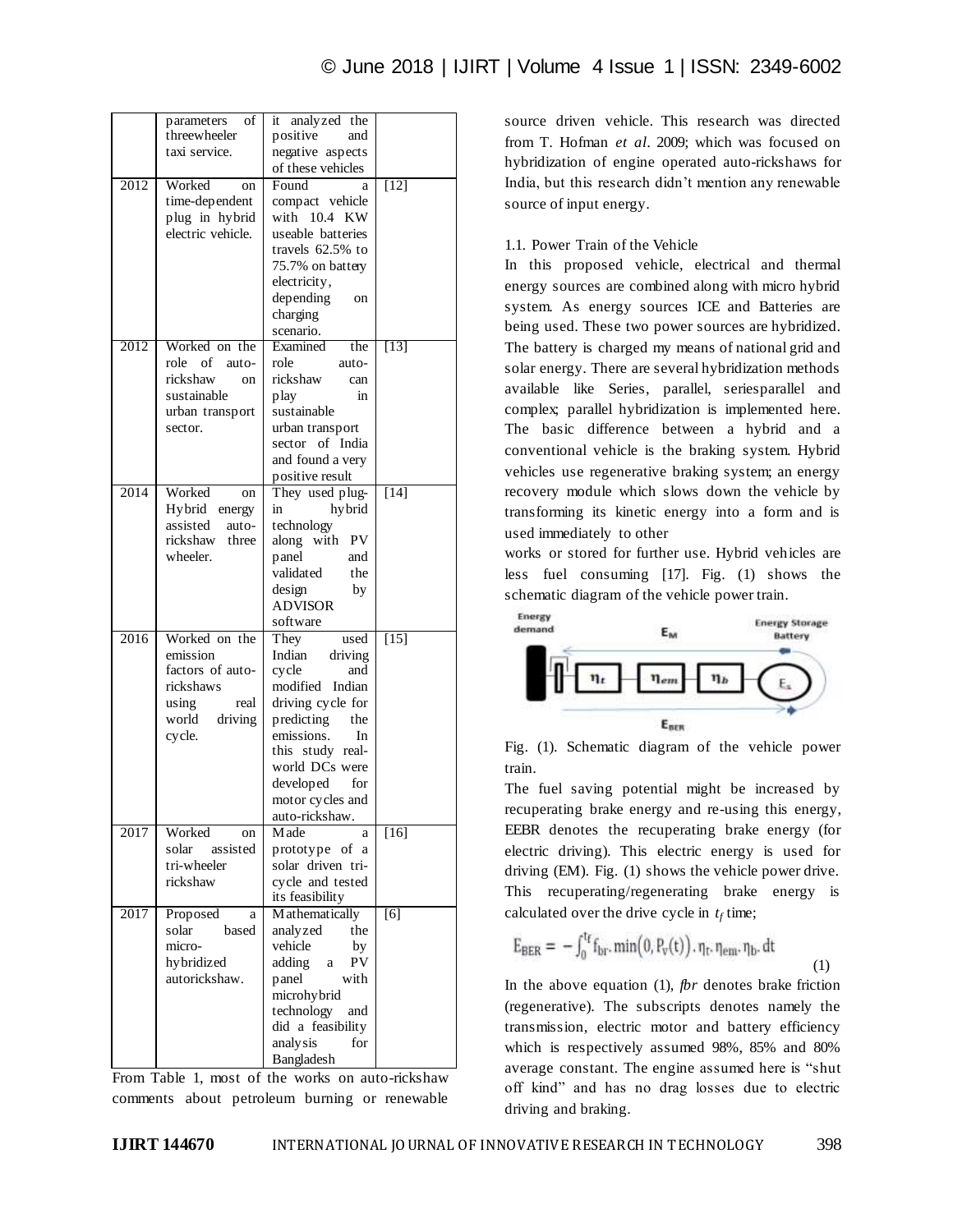## 1.2. Design Topology

In addition to the element sizing and control engine optimization, the topology selection also plays an important role in the general hybrid drive train optimization. In Fig. (1), an understanding is given of different locations of joining the hybrid system to the drive coach. If more hybrid driving modes can be used, then fuel saving potential rises. Depending on the topology, a number hybrid functions can be utilized very well other functions increase difficulties. In Table 2, an overview is given on the pros and cons of different topologies. Through this qualitative comparison, it can be concluded that topologies 1, 3, and 5 perform the same and are therefore favorable. The topological table here is based on quality and nature of the spare parts.

A Table showing the topological analysis is give below:

Table 2. Topological Analysis

| Impulsorical Options for Proposed Tabletic ++ = very need,<br>paid - "hat, U = not payable<br>t |        |                |                |      |               |
|-------------------------------------------------------------------------------------------------|--------|----------------|----------------|------|---------------|
| Tapalogy                                                                                        | Ì      | l              |                |      | \$            |
| Reportive Boling                                                                                | ٠      | $\blacksquare$ | ٠              | ÷    | ¥             |
| Electric Dering                                                                                 | $^{+}$ |                | ÷              | ÷    | $\rightarrow$ |
| Clarging Driving)                                                                               | ٠      | u              | i.             | ٠    | ä             |
| Evy Meaning                                                                                     | H      | ٠              | ٠              | ٠    |               |
| Controll                                                                                        | ٠      | $\mathbf{r}$   | ÷              | à.   | í.            |
| Seat-Step                                                                                       | Ø      | 丘              | $\overline{+}$ | Ø    | ø             |
| <b>BOI-REESSE</b>                                                                               | ä      |                | ä              | ÷    | ļü.           |
| widen Som                                                                                       | 45     | 卽              | W°.            | 1101 | ltu           |

Fig. (2) shows the topology designing of the proposed vehicle. The numbering indicates the possible locations of the components of the system. Here, ICE-Internal Combustion Engine, A-Alternator, FT-Fuel Tank of the vehicle, CLClutch (Wet-Plate type), BAT- Battery, Aux- Auxiliary Parts, MT- Manual Transmission.



Fig. (2). Topology designing of the proposed vehicle.

## 2. POWER ANALYSIS

This paper focuses on micro hybridization of threewheeler auto-rickshaw. Topology of the proposed system is shown in Table 2. This system has a conventional Internal Combustion Engine (ICE) and an electrical energy source namely, Li-ion battery used generally for medium load transfer. A micro hybrid vehicle uses a "*start-stop system*", a regenerative breaking technology is applied here for stopping an ICE when the system pulls to stop and to restart it by pushing the accelerator. Here the proposed vehicle is being designed and the power calculations along with fuel consumption have been done under typical conditions and the parameters (with dimensioning) of the machine elements are given as per local market specifications available in Bangladesh.

2.1. Engine Specifications, Testing of Performance with Simulation

The specifications of the experimental engine are given below in Table 3:

Table 3. Experimental Engine Specifications [18 -

| Parameters               | Dimension ST multi                |
|--------------------------|-----------------------------------|
| <b>Francische</b>        | <b>NO</b> inks                    |
| Bere Paders              | <b>AUSTHALT Meters</b>            |
| Legislicher              | <b>UK Jess</b>                    |
| Leather Stock            | <b>[其]效3</b>                      |
| Celix Cassing            | 69 If One Mates                   |
| <b>Tyceffans</b>         | 25mler                            |
| Number of Cylinders      | (Ips                              |
| Inge                     | 19%                               |
| <b>Engine Efficienty</b> | $\mathbb{F}_2$                    |
| 証                        | <b>Real October</b>               |
| Vene of Engine Cylinder  | <b>HOlic Meters (Approximate)</b> |
| likht                    | 16HW @ 5WO passpeed               |

The performance of an ICE depends on various measures like bore, fuel consumption, Brake Mean Effective Pressure (BMEP), Displacement of piston and etc. Table 4 below shows the performance testing results of the engine stated in Table 3.

20].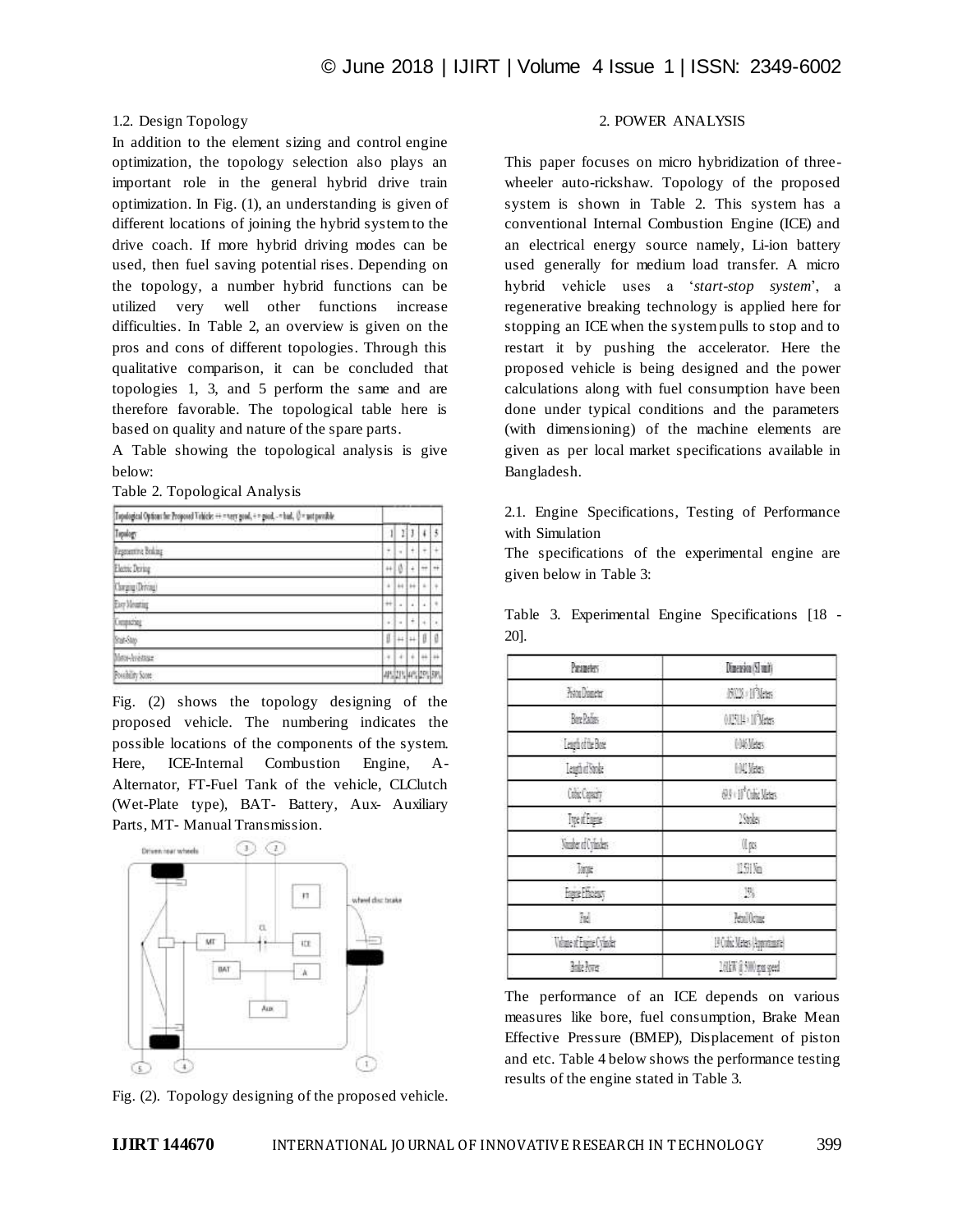## © June 2018 | IJIRT | Volume 4 Issue 1 | ISSN: 2349-6002



Fig. (3). Simulated results using Simulink platform. (a) Fuel Consumption vs time profile, (b) Velocity profile with respect to time and (c) Power consumption profile.

Vehicle simulation model driven by engine was done regarding the above data. The simulations were done using Simulink platform. For engine properties Table 3 and for vehicle properties Table 4 was used. Fig. (3) shows the simulated results.

Table 4. Engine Performance Testing [21].

| Particulates.                    | <b>Equation</b>                                                                      | Taler                                               |
|----------------------------------|--------------------------------------------------------------------------------------|-----------------------------------------------------|
| Displacement of Engine           | p. S. R. p.                                                                          | Cidia Meters                                        |
| <b>Studie</b>                    | 45<br>$\frac{1}{10}$                                                                 | 3.042 Maters                                        |
| Big                              | 49<br>тŝа.                                                                           | 5.046 Meters                                        |
| <b>LES LOCAL</b><br>BVEP<br>1863 | $(2\pi$<br>$\times Torque$<br>/(Displacement of Engine)                              | 1112092-01<br><b>SUSTITURE</b>                      |
| <b>Fad Conveytor</b>             |                                                                                      | 07kg/let Monage() = 0.814 pr/h Dis Highes = f m"let |
| Mass Flow Bare                   | (Volume of Engine Cylinder<br>x Sp. Gravity of Fuel)<br>$/(\text{Time} \times 1000)$ | 1.014 of br = 1025 lights:                          |
| Augür Véney                      | 205748                                                                               | N15 risk on Di v Esgent Sport in most               |
| 5.7. Fast Contemption            | (W. of Fad) (Basks Penan)                                                            | 6.836 kg/kW (Approximately)                         |

## 2.2. Solar Photovoltaic (PV) Module Specification and Power Consumption

The battery used as electrical energy source will be charged in two ways, from National Grid and Solar PV module, respectively. A perfect designed PV module is needed to charge the batteries. The specifications of the PV module are given in the following Table 5 below.

Table 5. Photovoltaic Module Specifications [22, 23].

| Parsmeters           | Dimension (SI units)     |
|----------------------|--------------------------|
| Salat Procis         | 135                      |
| Read Oxper           | 以得有伤症                    |
| <b>Deseron</b>       | 15 18 18 lies            |
| No. of College Panel | NARmike                  |
| Hicean               | IT's (Approximately)     |
| Sergy.               | 计验标                      |
| No. of Solar Cells   | 60 Mont Cross Eine Cells |

Power Consumption for PV module:

Let, The total weight of the proposed Vehicle  $=500$ kg (including all mountings and passengers)

Average speed  $= 35$  kmph

Total Power = Total weight of vehicle  $\times$  g  $\times$  speed  $\times$ gradient of velocity

 $= 500 \times 9.8 \times 35$  kmph  $\times .03$  Watts

 $= 500 \times 9.8 \times 9.7$  kmps  $\times .03$  Watts

$$
= 1426
$$
 Watts

Here, the induction motor used is of 12V-1kW rated.

Load Current per Day = *Current Flow × Running Time per Day × 1.2*

 $= 42 \times 5$  hrs  $\times$  1.2 250 Amp.hrs/Day

Capacity of the Battery = Load Current per Day  $\times$  1.2  $\approx$  300 Amp.hrs/Day (overall 25% losses)

Power required to run the motor = Capacity of Battery × Voltage Difference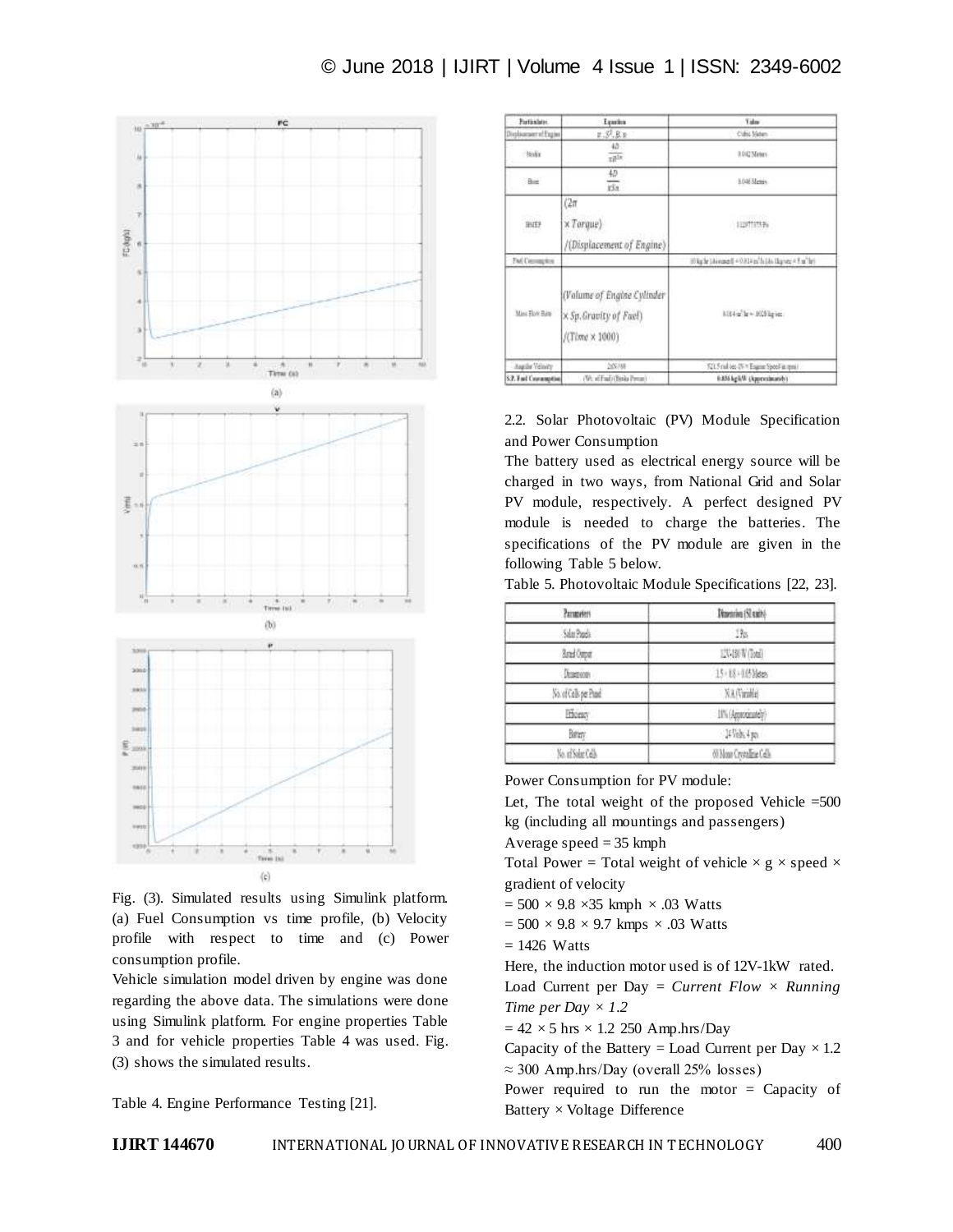$= 250 \times 36 = 9000$  Whrs/Day

Now, here The Capacity of Solar Panel is 12V-180W,

Current Flow =  $(180/12)/4$  = 3.75 Amp to each Battery

Charging Time =  $250/3.75$  = 66.67 hrs

If one Solar Panel is used then in 8 hrs of daylight the system will be charged or 12%. But if the numbers of solar panels are increased then this charging would be more efficient. This percentage of charging can be increased by increasing the number of solar panels. If two solar panels are used, then the system will be charged 24% using PV module.

## 3. RECHARGING INFRASTRUCTURE AND DRIVE CYCLE

This proposed power plant is designed according to charge 50 auto-rickshaws. As stated above, this type of auto rickshaw needs around 1430 Watts power to run 5 hours/day. If we want to provide the full power from solar charging then the power plant capacity should be  $(50*1430) = 71.5$  kW.

A set of 18, 5 kW solar modules will be used to make the power station. The total output will be  $90*0.9 =$ 81 kW [24].

Fig. (4) shows the diagram of recharging infrastructure suitable for Bangladesh.



Fig. (4). Recharging infrastructure for proposed vehicle.

In this situation, a rickshaw administrator would go to neighborhood power stations (potentially the current service stations), where his released batteries would be swapped with completely charged batteries. The completely charged batteries would be brought from an off-site reviving station to the administration stations by electric truck, as shown in Fig. (4) [10, 25].

There are a few objectives set for the outline of the energizing station:

1. The battery replacing procedure must be as easy as filling the tank with fuel to a rickshaw driver. In Bangladesh most of the drivers are not skilled.

2. The use of renewable energy sources should be increased in Bangladesh to reduce the pressure on nonconventional energy sources.

3. In addition, in Bangladesh grid energy is not available in every place. This type of power station is effective in rural places.

Table 6. Optimizing Recharging Station Components [10, 25, 26]

|                   | w<br>n | W  | 64 |
|-------------------|--------|----|----|
| 血師                | û.     | 儧  | 獲  |
| Output (OTFO) vel |        |    | W  |
| <b>EnsAWN</b>     |        | 援助 |    |
| <b>Slamk</b>      |        |    |    |

Table 6 shows the optimization of recharging components. For the re-charging solar and wind energy systems are used in combination. For avoiding connection to grid, propane generator is used as an energy buffer.

Drive cycle is assumed to be a vital part in outlining of a hybrid drive train. Normally, the auto-rickshaws go around 50–60 km per day. The federal test FTP-75 is used here to conduct the drive cycle considering typical auto-rickshaw dimensions and parameters and road conditions in Bangladesh. The normal drive cycle speed is taken 25 Km/hr, which compares the internal city activity circumstance. Drive cycle and drive power demand were done using ADVISOR platform.

Fig. (5) represents the graphical model of urban drive cycle. The drive cycle and the vehicle specifications listed in Tables 2 and 3 can be used to calculate the wheel torque, TW as follows:

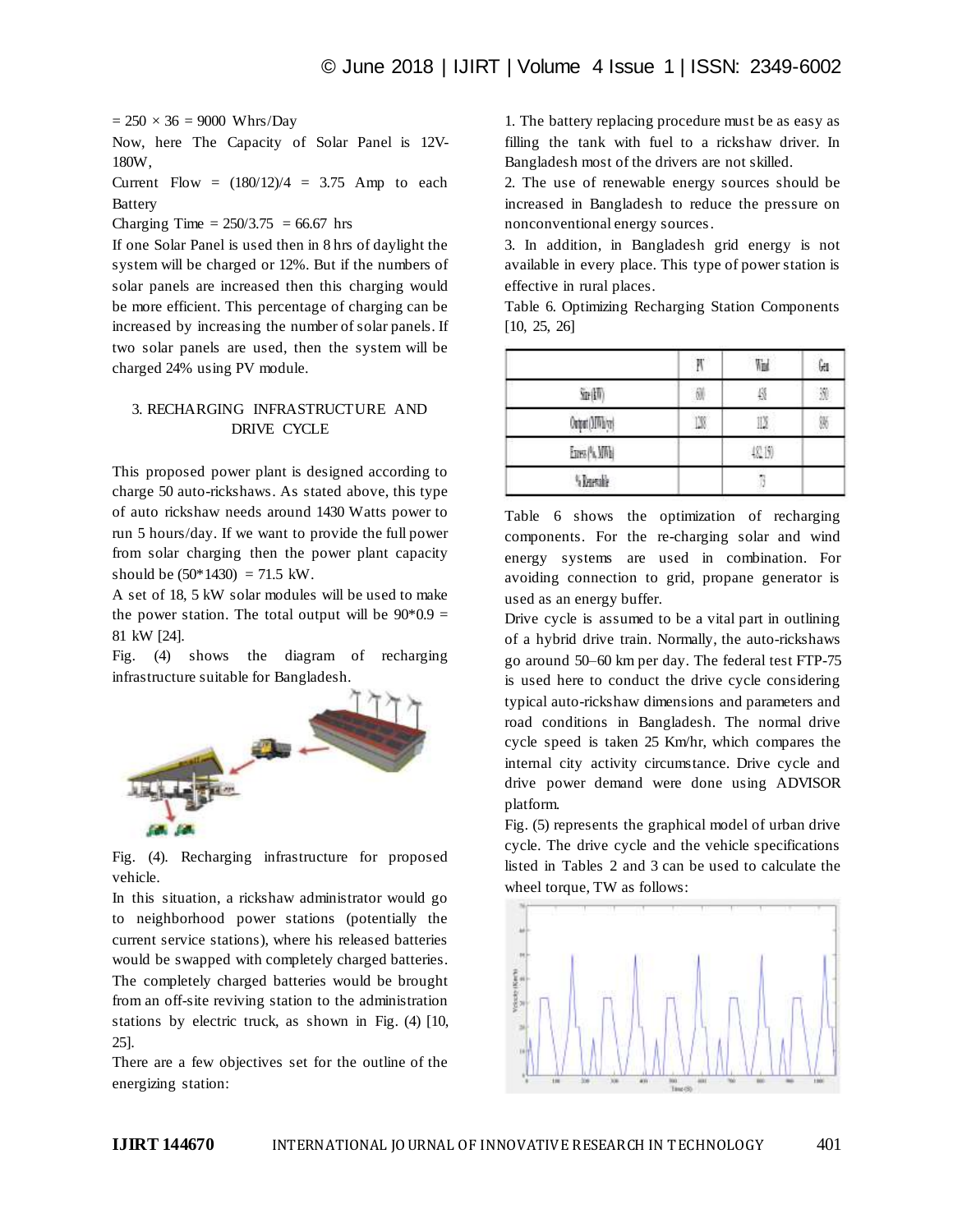Fig. (5). Urban part of modified Bangladeshi drive cycle.

 $TW(t) = Cr.MV.g.RW + (1/2).$  [25] Where,  $g =$  gravitaional accelertion  $p = air density (1.225 kg/m3)$ And wheel speed,

The drive power demand is,

In Fig. (6), the drive power request is computed at every moment for the whole length of the drive cycle. The drive power demand is utilized to compute the braking energy that is accessible for regeneration and henceforth select the extent of the energy storage system.



Fig. (6). Drive power demand

## 4. FEASIBILITY ANALYSIS

Feasibility is an analysis and evaluation of a proposed system to determine if it is (1) technically possible to make, (2) is practicable within the estimated cost, and (3) will gain profit. Feasibility studies are almost always conducted where the proposed system has some possibility of break-down issue [27].

Here we have considered installation cost and environmental risk as variable measure. If the installation cost of micro-hybrid to a conventional engine operated auto-rickshaw has a bearable cost and the payback period of this excess cost is suitable then this system would be cost-effective.

## 4.1. Installation Cost Calculations

In this section, installation cost of micro-hybrid system to a conventional engine operated vehicle is shown. Table 7 shows the cost assumptions for installing micro-hybrid system:

Table 7. Cost estimation of new component installation.

| Composent                                                     | 681                                                                                   |  |
|---------------------------------------------------------------|---------------------------------------------------------------------------------------|--|
| Mon-Integlaving                                               | Nearly same as normal genering newagement of conventional KE operated into-nickslaws. |  |
| PV Paul LIV-18/W (per pcs)   TWO BOT (Nearly \$4.30 LSD)      |                                                                                       |  |
|                                                               | Battery, NV (per pcs) [8000 BDT (Nearly MS4 USD)                                      |  |
| Induction Motor, LTV (LW)   pcs   700 BDT (Nearly \$4.36 USD) |                                                                                       |  |

Here, as micro-hybrid system costs nearly the same of conventional gearing arrangement of ICE operated autorickshaw, so this cost can be omitted for the simplicity of cost estimation of new component installation.

In this system, it typically needs:

1-2 pcs of PV Panel(s) + 4 pcs of Battery + 1 pcs of Induction Motor =  $46000 - 53000$  BDT (554-638 USD) approximately)

Thus, maximum installation cost of the proposed vehicle is 53000 BDT (Nearly 638 USD).

4.2. Payback Period of New Installation Cost

Payback period is the time required for the amount invested in an asset to be repaid by the net cash flow generated by the asset. It is a very simple way to evaluate the risk associated with a proposed project. An investment with a shorter payback period is considered to be better, since the investor"s initial outlay is at risk for a shorter period of time [28, 29]. Formula of payback period is,

Payback Period =  ${(p-n)/p}$  + ny =  ${1 + ny - (n/p)}$ (unit: yrs)

Here,

 $ny$  = The number of years after the initial investment at which the last negative value of cumulative cash flow occurs.

 $n =$ The value of cumulative cash flow at which the last negative value of cumulative cash flow occurs.

 $p =$ The value of cash flow at which the first positive value of cumulative cash flow occurs.

In this proposed vehicle,

Total power calculated to run the system  $= 1426$ **Watts** 

Power required to run the motor 9 kwatts.hr/day = 9 unit

In Bangladesh, commercial electric line cost 25 bdt/unit [Source: DESCO, https://www.desco.org.bd/]

Requires =  $9000/5*36*4 = 12.5$  hours to charge the full battery.

Cost to charge the battery=  $12.5*25 = 312.5$  bdt/day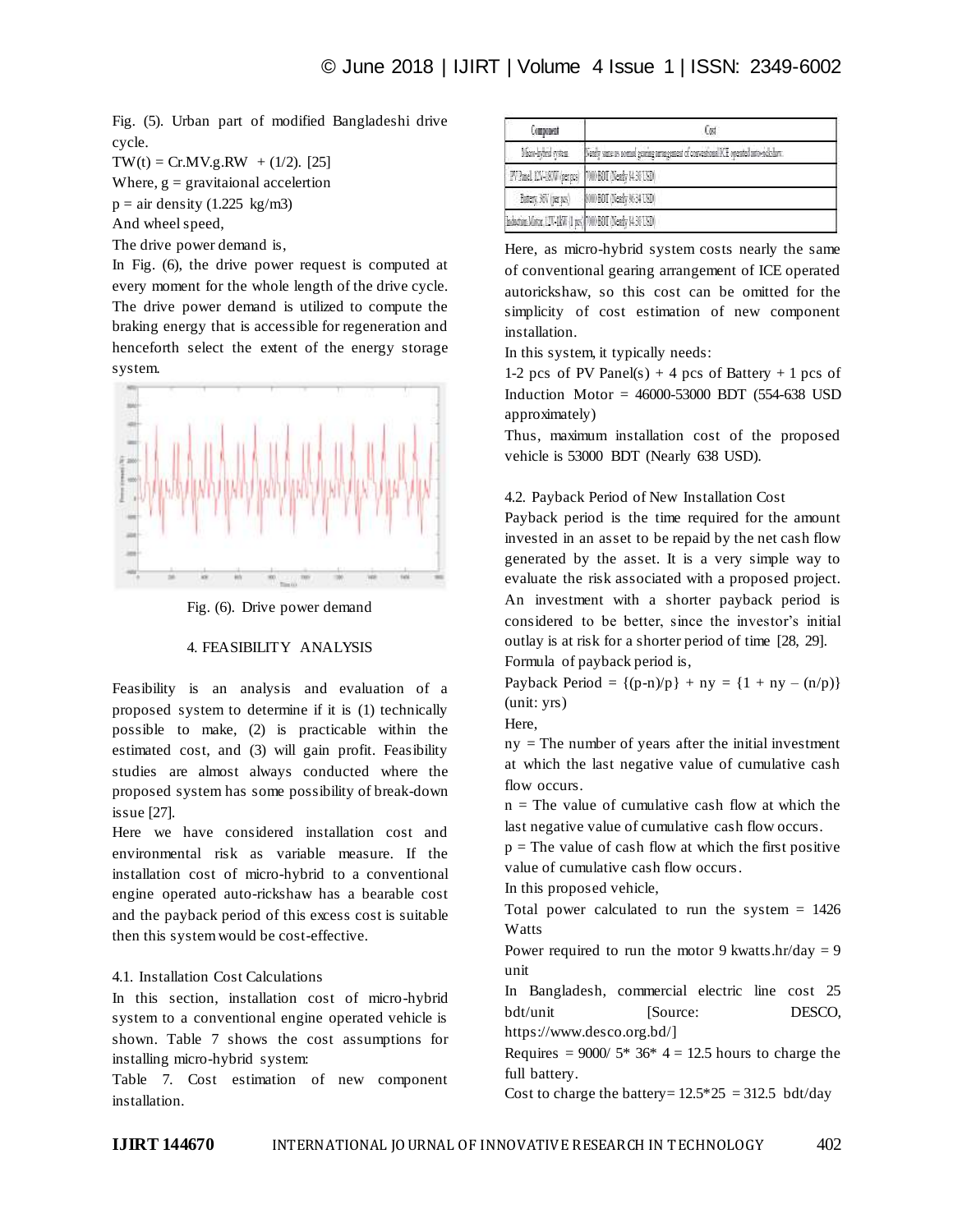Table 8 shows the payback period for the system. Table 8. Estimation of payback period against new installing cost.

| Parameters:                           | Cas-1                       | Cov.                       |
|---------------------------------------|-----------------------------|----------------------------|
| 7/ Fash                               | Jpp.                        | $-190$                     |
| Batmer.                               | 4pp.                        | 498                        |
| Induzion Mator                        | 160.7                       | lpo.                       |
| Power Supply from PV Module (per day) | 以所示医                        | 15 Biof9 BE                |
| Cost Roberton (per day)               | 27-32 BDT (seound 6.35 USD) | 5542 BDT (around 8.73 USD) |
| Faylord: Faxod (vz.)                  | Aveal 445 m arrivan         | Januar 2012 Sales          |

From the analysis above, Case-2 is more favorable. Fig. (7) shows a graphical representation of Payback Period and Installation Cost.



Installation Cost (BDT)

Fig. (7). Payback Period *vs* Installation Cost graph. So, the payback time of this proposed system is between 2-2.5 years (approximately). A typical autorickshaw running age is between 18-20 years without much fluctuation in its performance [30]. Fig. (8) shows the relation between the running age and performance of a typical auto-rickshaw of Bangladesh.



Fig. (8). Age *vs* Performance graph for subcontinental auto-rickshaws.

This proposed system needs 2-2.5 years to gain the installation cost, this payback time is only about 11- 14% or less than 1/5Th of the total running lifetime of an auto-rickshaw. So, this proposed system seems to be a profitable one by cost estimation.

4.3. Environmental Impact Analysis

Environmental impact analysis of a system is a mathematical prediction of that shows how much environment friendly that system is or how much harm can it cause. It is a very important factor regarding feasibility measurement of a system. This research is mainly focused on lessen the conventional energy consumption *via* using renewable energy in Bangladesh.

In Bangladesh, electricity is mainly produced by using thermal power plants. Those thermal power plants are a key source of CO2 gas emission resulting in enhanced greenhouse effect [4]. A 500 MW thermal power plant can produce up to 1 kg/kWhr production of electricity [31].

Fig. (9) gives a complete knowledge about CO2 emission from the power plants of Bangladesh.



Fig.  $(9)$ .  $CO<sub>2</sub>$  emission rates of various power plants in Bangladesh [31 - 35].

All these properties are approximate and some are estimated.

Our proposed vehicle system offers about 24% less power consumption from National Grid. So, a huge number of these proposed vehicles will save more electrical energy resulting in less emission of CO2 from the fuel fired power plants.

Here, Katakhali Power Plant (Rajshahi) of 50MW capacity will be kept under consideration for calculation.

Assuming the plant as a 24 hrs/day working system,

Maximum electricity supplied by the plant  $= 50000$ kWhr

The daily  $CO<sub>2</sub>$  emission from Katakhali = 0.72399 tons

Ashuganj Ghorashal Katakhali Barapukuria Khulna Haripur AES

CO2 emission rate (Tons/Day)

Powerplants by region

Daily emission of CO2 per kWh energy = Daily CO2emission

Capacity of the Plant per Day in kWhr

 $= 1.44798 \times 10^{-5}$  tons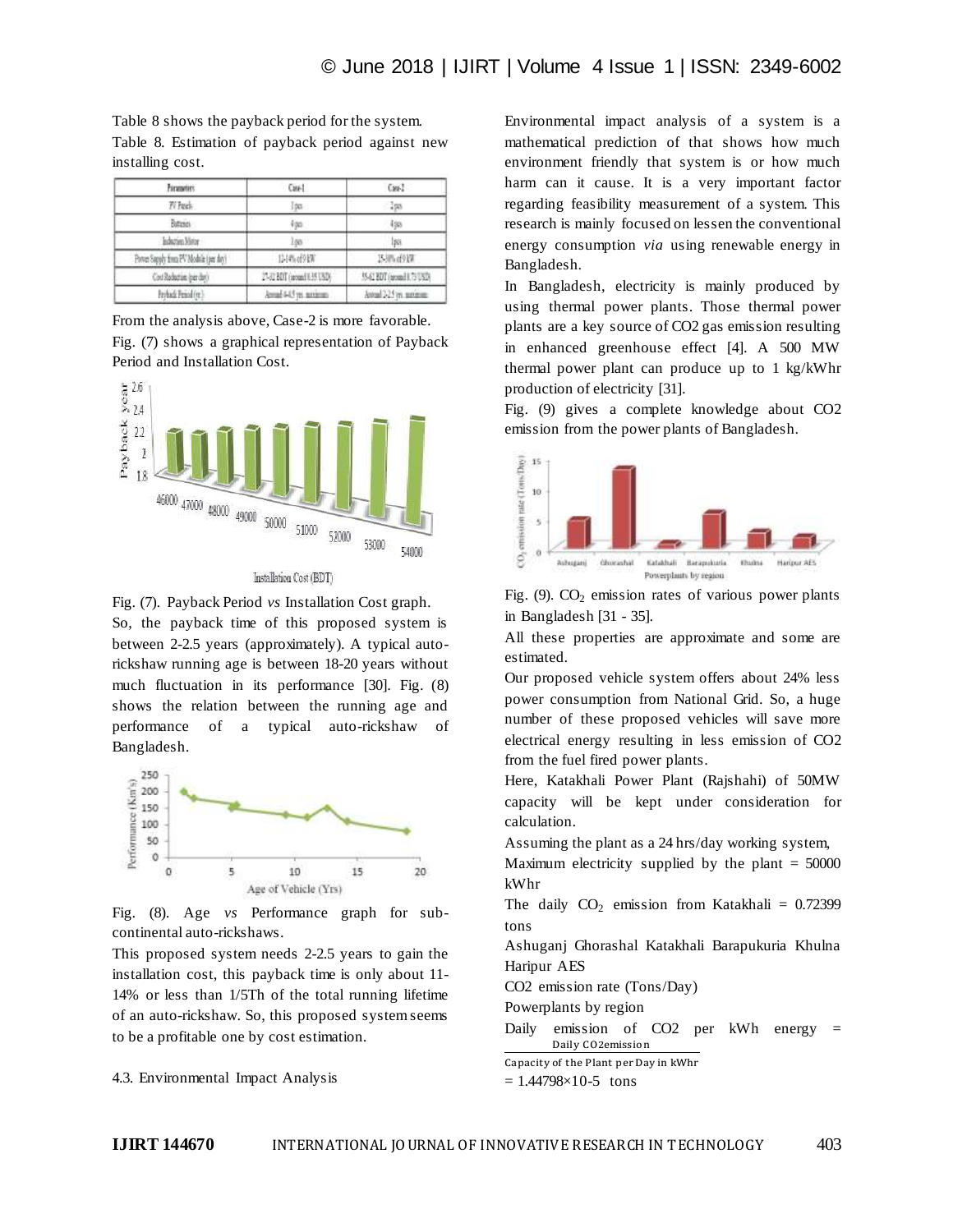Now, if this proposed vehicle system is implemented on Rajshahi City then, let, the numbers of proposed autorickshaws = 2000 (estimated)

Energy savings per day per vehicle  $= 2.16$  kWh [From previous feasibility calculation]

Total energy savings per day =  $(2000*2.16)$  kWh = 4320 kWh

 $CO<sub>2</sub>$  emission to produce 4320 kWh supply is = tons  $= 0.062553$  tons (w.r.t. Katakhali Plant)

Lessen of CO<sub>2</sub> emission from Katakhali *via* using this system

 $=$  $\frac{0}{1}$  $\frac{1.062333}{0.72399} \times 100 = 8.64\%$ 

From the above analysis, it can be surely said that the proposed vehicle system if implemented in Rajshahi City, then per day CO2 emission can be reduced upto 8.64% and power can be saved upto 4320 kWhr per day. This analysis was performed considering no system loss; there remains a 25% system loss in thermal power plants. If the system loss is considered then actual percentage of CO2 emission lessens from Katakhali Plant will be about 20-22%.

This feasibility analysis shows this system not only a cost effective but also an environment friendly one. This analysis mathematically proofs that vehicle system to be an effective one.

4.4. Properties of Proposed Mechanism and Comparison with Other Systems

Below Fig. (10), shows the special properties of the proposed vehicle.



Fig. (10). Advantage of proposed vehicle.

## **CONCLUSION**

In the above described hybrid system, a whole system combined with an ICE and electrical power source (rechargeable battery can be charged by solar power and national grid) was used which is not so familiar from the perspective of Bangladesh. Some of the data were collected from different auto rickshaw driver. Some data were neglected which were far away from the majority. Quite similar mechanism now a day, can be seen in different automobiles but here the system is applied to a three wheeler. The system ensures the proper use of the solar energy.

This vehicle could be a solution to the toxic greenhouse gases and particles. The vehicle would take the utilization of green energy to the next step, which would eventually help the world more safe and comfortable for living beings.

## REFERENCES

- [1] R. Basri, T. Khatun, M.S. Reza, and M.M.H. Khan, "Changing modes of transportation: A case study of rajshahi city corporation", Bangladesh J. Pol. Econ., vol. 29, no. 3, pp. 1- 23, 2014.
- [2] R. Brouwer, S. Akter, L. Brander, and E. Haque, "Socioeconomic vulnerability and adaptation to environmental risk: A case study of climate change and flooding in Bangladesh", Risk Anal., vol. 27, no. 2, pp. 313-326, 2007. [http://dx.doi.org/10.1111/j.1539- 6924.2007.00884.x] [PMID: 17511700]
- [3] Md. Arefin, A. Mallik, A. Mujawar, and I. Rashid, "A case study nn " dual energy source running Vehicle, It"s design and implementation in Bangladesh", Int. J. Sci. Environ. Technol., vol. 6, no. 4, pp. 2369-2385, 2017.
- [4] I.R. Mujawar, and M. Avijit, "Case study on greenhouse process, gases, effect and control management", Int. J. Innovative Res. Adv. Stud., vol. 4, no. 5, pp. 430-440, 2017.
- [5] F. Ahmed, and H. Ishiga, "Trace metal concentrations in street dusts of Dhaka city, Bangladesh", Atmos. Environ., vol. 40, no. 21, pp.3835-3844, 2006. [http://dx.doi.org/10.1016/j.atmosenv.2006.03.00 4]
- [6] M. Avijit, Md A. Arefin, and S. Kumar, "Solar based micro hybridized auto-rickshaw and its feasibility analysis for bangladesh", In: Proceedings of the Int. Conf. Mech. Eng. Ren. Energy (ICMERE), 2017. CUET, 18-20 December